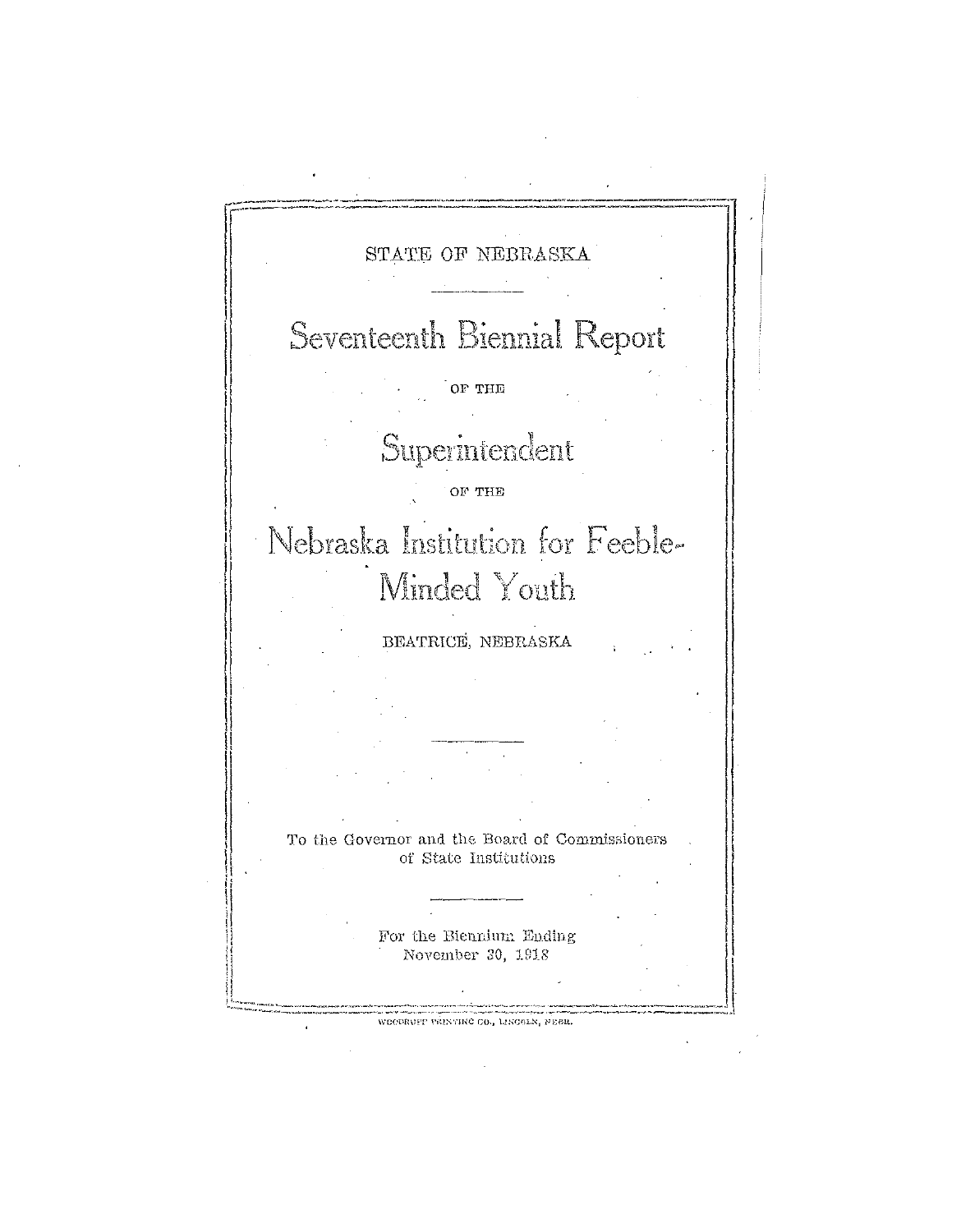## NEBRASKA INSTITUTION FOR FEEBLE-MINDED YOUTH

 $\frac{1}{2}$  ,  $\frac{1}{2}$ 

#### RESIDENT OFFICERS  $\bar{\mathcal{A}}$

 $\mathcal{L}_{\mathcal{A}}$ 

 $\label{eq:2} \mathcal{L}_{\text{max}} = \frac{1}{2} \sum_{i=1}^{N} \frac{1}{2} \sum_{i=1}^{N} \frac{1}{2} \sum_{i=1}^{N} \frac{1}{2} \sum_{i=1}^{N} \frac{1}{2} \sum_{i=1}^{N} \frac{1}{2} \sum_{i=1}^{N} \frac{1}{2} \sum_{i=1}^{N} \frac{1}{2} \sum_{i=1}^{N} \frac{1}{2} \sum_{i=1}^{N} \frac{1}{2} \sum_{i=1}^{N} \frac{1}{2} \sum_{i=1}^{N} \frac{1}{2} \sum_{i=1}$ 

 $\sim$ 

| the contract of the contract of the contract of the contract of the contract of |
|---------------------------------------------------------------------------------|
|                                                                                 |
|                                                                                 |

## SCHOOL DEPARTMENT

## RUTH MITTELSTEAD, Principal.

 $\sim$   $\sim$ 

| GERTRUDE GALLMAN | CLARA HOLLINGSWORTH |  |
|------------------|---------------------|--|
| JACK O'DONNELL   | MARGARET APPLEGET   |  |
|                  |                     |  |
|                  |                     |  |

# DEPARTMENT HEADS

| All the state of the control of the |
|-------------------------------------|
|                                     |
|                                     |
|                                     |
|                                     |
|                                     |
|                                     |
|                                     |
|                                     |

 $\ddot{\phantom{a}}$ 

 $\bar{a}$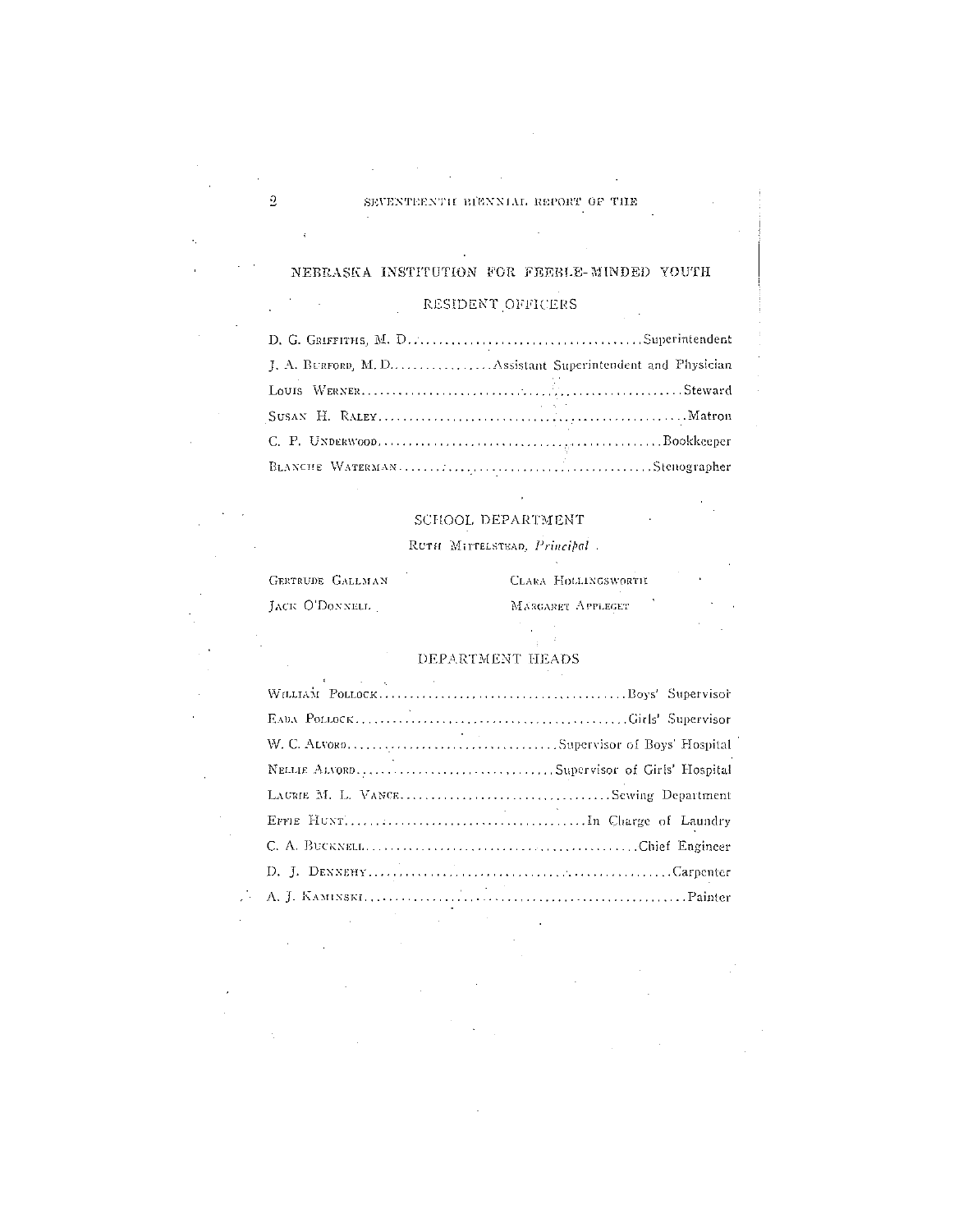# NEBRASKA INSTITUTION FOR FEEBLE-MINDED YOUTH, BEATRICE, NEBRASKA.

 $+$  To his Excellency, Honorable Keith Neville, Governor, and to the Honorable Members of the Board of Commismissioners of State Institutions, Henry Gerdes, Silas A. Holcomb, and Eugene O. Mayfield.

### Gentlemen:

I have the honor, as well as the privilege, to submit herewith the seventeenth biennial report of the Nebraska Institution for Feeble-Minded Youth, covering the period from December 1, 1916, to December 1, 1918.

During this period we have made but one change in our official family. Dr. Emma Lawrence resigned and Dr. J. A. Burford was appointed by the Board as assistant superintendent and physician. During this period we passed through the greatest crisis the world has ever known and have been confronted by many difficulties. I wish here to thank the Board of Commissioners for its kind consideration at all times and to thank the officers and employees for their loyal support.

We have a new building under course of construction at this time. It was the intention of the legislature to have a building costing \$40,000 and an addition to our hospital building, which was hadly needed, costing \$10,000. However, on account of the high cost of material, labor, ctc., it was found that the building could not be erected for \$40,000. It was, therefore, decided by the Board that the money appropriated for the addition to the hospital be used in addition to that appropriated for the new girls' cottage and erect a new cottage for girls.

We have endeavored to keep the institution in a good state of repair, having painted the interior of several wards and rooms, and the exterior of the stone cottage, also, repaired the floors. We have equipped with window strips, the windows and doors in the administration building, boys' cot-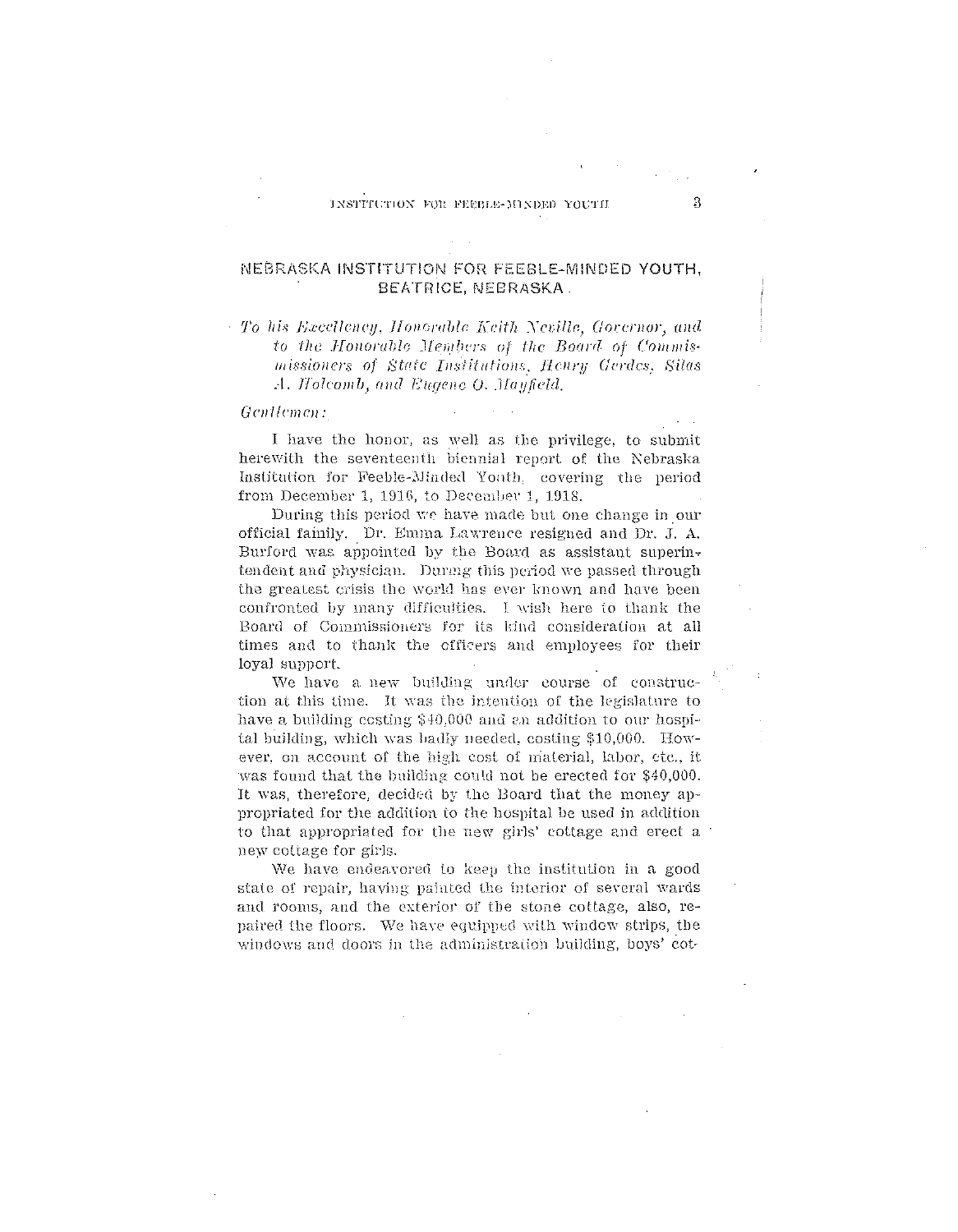### SEVENTEENTH BIENNIAL REPORT OF THE

 $\ddot{\cdot}$ 

tage No. 1, and the girls' brick cottage. The grounds and roads have been continually improved. New tables have been made for part of the dining rooms. A flag pole was erected. A new steam main was laid from the engine room to the girls' stone cottage. New fences have been erected and a new hog house with cement base built with old material already at hand. A new porch has been erected on the south of the administration building, also, a top to the front porch on the west of the administration building. We have kept everything at least up to standard and improved the condition in many instances where it could be done without too much expense.

Regarding our school work there is a great diversity  $\chi$  of opinion as to why this can be called a school and whether or not every child committed to us goes to school. We endeavor at this time to manage the institution in such a way as to have some school work for each child. For the boys we have our occupational pursuits,-farming, garden work, work in the greenhouse, laundry, carpenter shop, brush making, shoe making and mattress making; and for the girls, laundry work, sewing, dining room, kitchen and all domestic arts. Besides these, we have a school building which is devoted entirely to special school work.

The number of pupils doing grade work is thirty-five, the number in the industrial department is forty-five, the number in the gymnasium is forty, and the number in the music department is twenty-five. The average attendance in all departments is eighty-five. The ages of the school children are from seven to twenty-five. The children in the grade rooms spend two-thirds of their time at reading, writing, arithmetic, spelling, geography and history. Those in the kindergarten department do paper cutting, drawing, and construction work, such as paper weaving and paper folding, and learn to read and write. Those who are able to read use the books from the library and report on them to their teacher, who uses every possible means to encourage the reading of good books. A great deal of time is spent with music, both vocal and instrumental, as the school chil-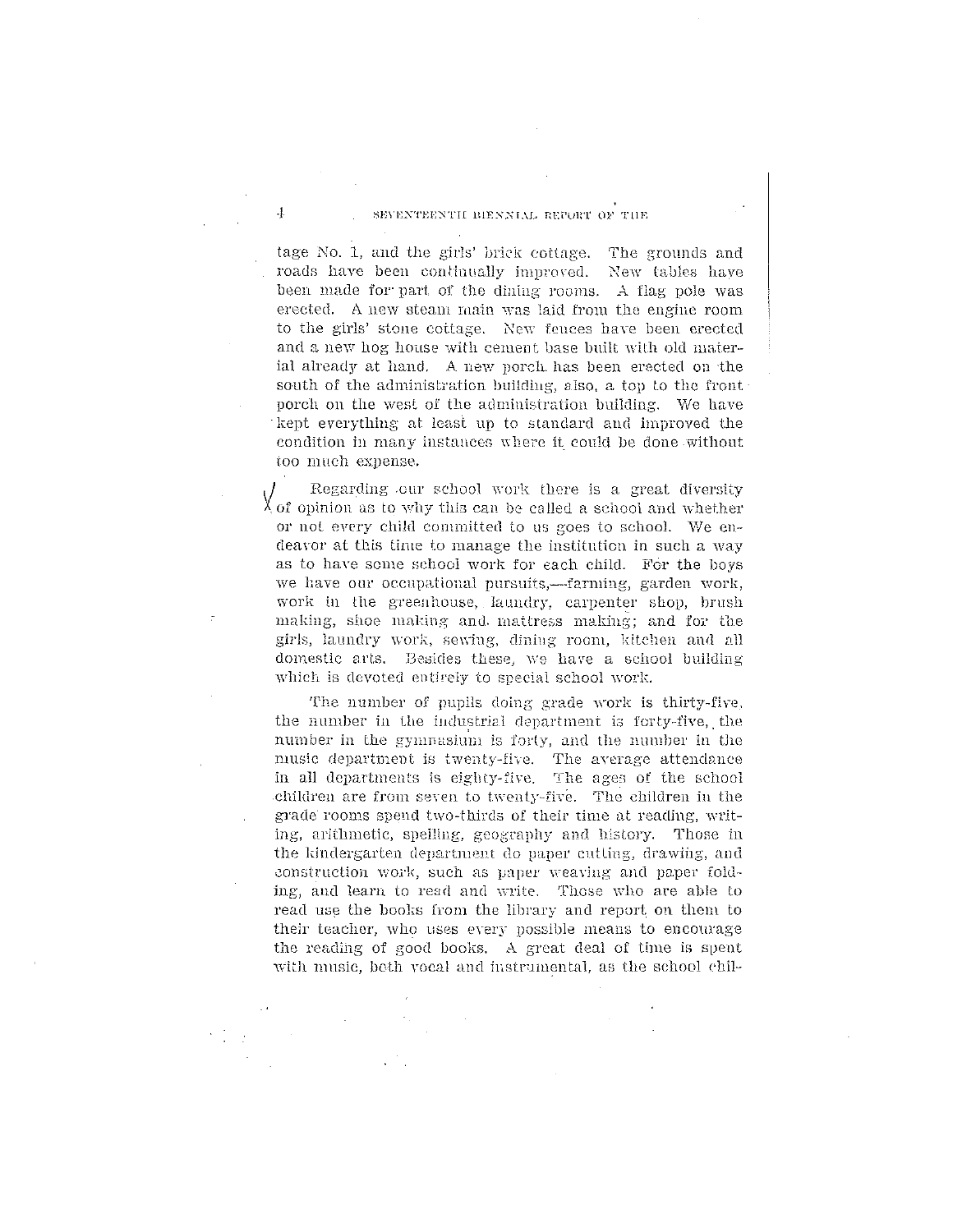### INSTITUTION FOR FEEBLE-MINDED YOUTH

dren provide the entertainment for the other children at the institution. The orchestra, consisting of nine pieces, rehearses for one hour four days a week to provide music for the dance held on Monday night, the picture show on Thursday night, and for all special occasions, such as Hallowe'en, Thanksgiving, Christmas, and Easter. The choir of twentyfive voices leads the singing for the chapel service. - The music is rehearsed during school time. Special programs are given at Hallowe'en, Thanksgiving, Christmas, Washington's Birthday, Easter and the closing day of school. These programs consist of singing, folk and aesthetic dancing, and recitations, which are very often in the form of a cantata. Private lessons are given in dancing and in vocal and instrumental music for solo work.

The work carried on in the gymnasium is drilling and dancing, that is, the children learn the steps of the dances. Aside from this, they play basket ball, captain ball, arch ball, and many bean bag games. Indian clubs and dumb bells are used for drilling and the children are able to give exercises to the accompaniment of music.

The work of the industrial department consists of art embroidery, crocheting of all kinds, basketry, knitting, handloom work, and common sewing stitches. There are forty industrial students this year. Fifteen girls who are not skilful in hand work, spend one-half hour each day hemming tea-towels, which are used in the institution. Twenty-five girls have learned to crochet and half of that number embroider well. About ten girls have been taught to do basketweaving, but because of the high price of all materials used in basketry, that work has been discontinued for the present. Five girls, who knit well, were allowed to take part of their time knitting sweaters for the local Red Cross Society. A number of the girls in this department work in the sewing room part of the day, making garments for the other children. The girls also help in the making of the costumes used in the programs given by the school children. The industrial room supplies the institution with all the necessary scarfs, tray cloths, center pieces, pillows, etc. The articles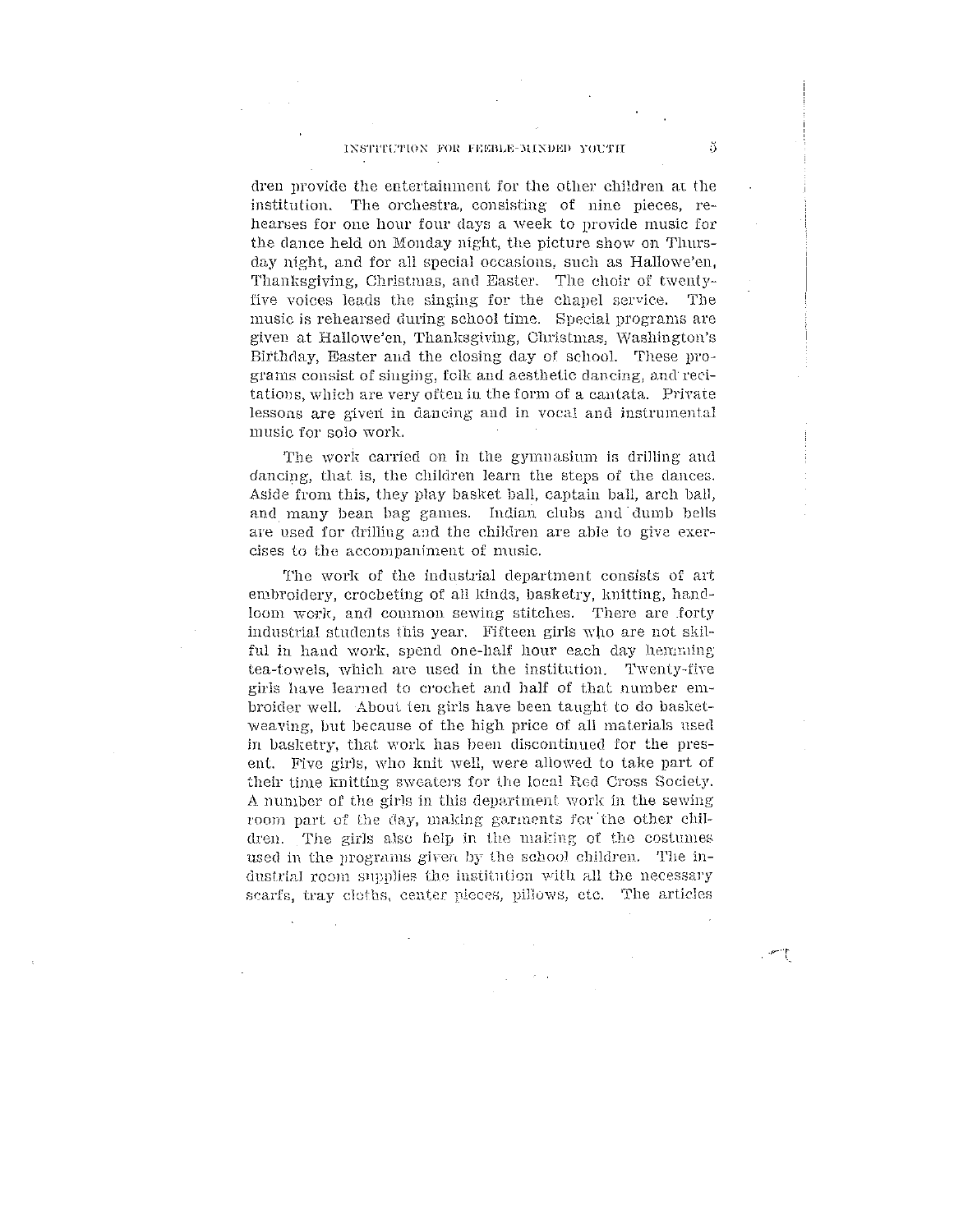#### SEVENTEENTH BIENNIAL REPORT OF THE

made during the year are taken, first, to the State Fair and later, to the County Fair, with the school exhibit. The bulk of the articles is sold at these places.

The State Library Commission furnishes the books and magazines for the institution. At present the library contains over nine hundred and fifty books. Over one hundred and fifty of that number are adult books, one hundred and seventy-five are boys' books, one hundred and fifty are girls' books, one hundred and twenty-five are books concerning history and nature study, two hundred are children's books, and one hundred are picture books. In addition to the books, we are furnished the following magazines: American Boy, American Magazine, Bhd Lore, Country Gentleman, Garden Magazine, Everybody's, Independent, Ladies' Home Journal, Literary Digest, Modern Priscilla, Needlecraft, Pictorial Review, Popular Mechanics, Primary Education, St. Nicholas, Saturday Evening Post, Woman's Home Companion, and Youth's Companion.

Every Saturday books are issued to the children who care to read. The average number of books issued during the month is two hundred. Of that number about fifty are read by employees, seventy-five by inmates, who read adult books, thirty-five by those who read children's books, and forty picture books are taken out by those who cannot read.

The school children make use of the library in connection with their grade work. About every two weeks, some of the boys who do not go to school spend an evening reading in the library. The children realize the value of the books and are careful in using them. They consider it a privilege to be permitted to have access to the library.

As stated in my last biennial report, I would again bring to your minds that it is imperative for the state to enter into a building program at this institution, in order to take care of all of this class of unfortunates and have them properly segregated. It is an economical procedure on the part of the state, as it has been well shown that a great number of our crimes are caused by the irresponsibility of the individuals committing them.